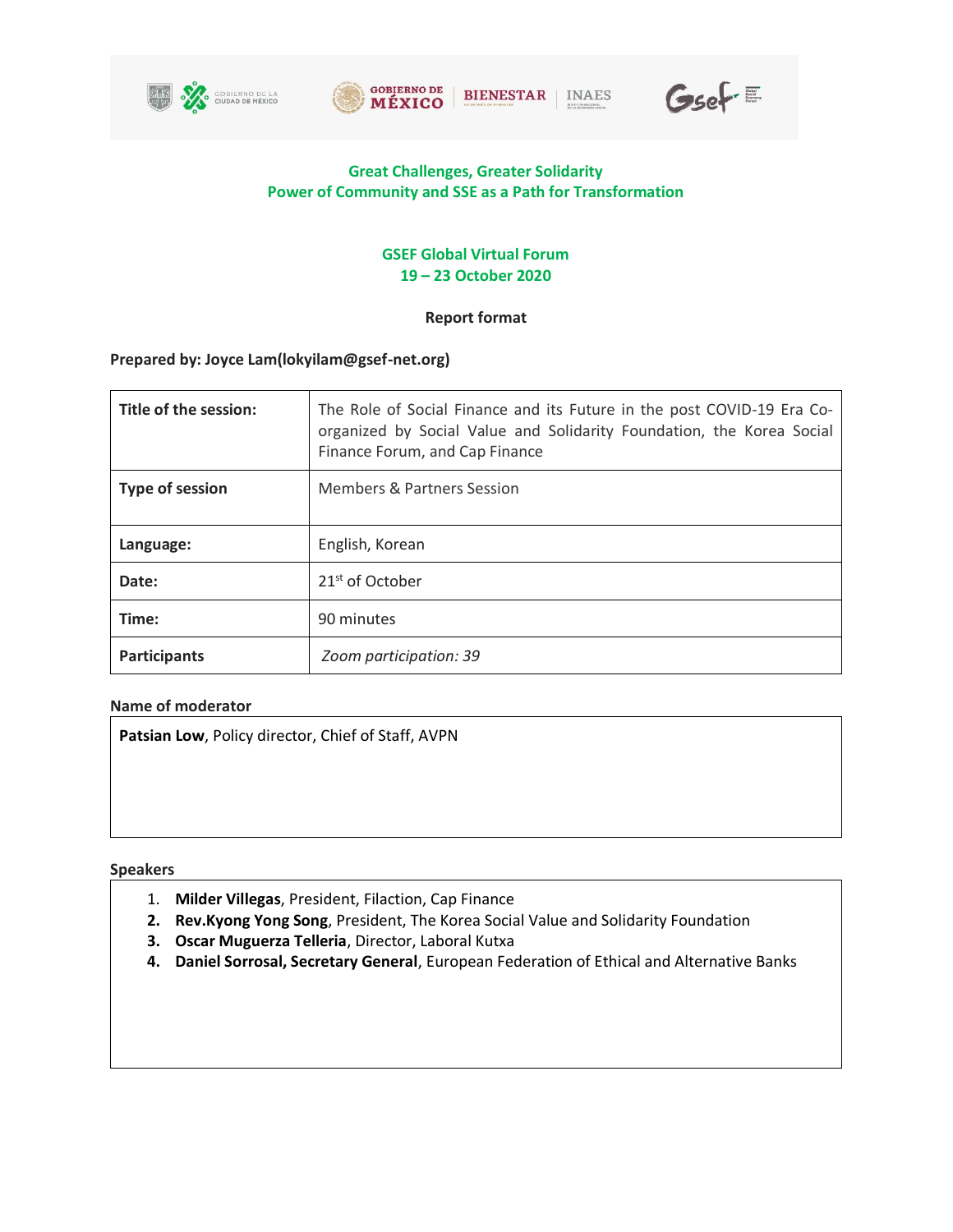



**BIENESTAR INAES** 



#### **Screenshot of the zoom session**



#### **Summary of presentations:**

**1. Milder Villegas**, President, Filaction, Cap Finance

The speaker shared background information, areas of work of Filaction and solidarity finance in Quebec and in the city of Montreal. At the local level, their company values networking which they have been closely working with nine organization members and in collaboration with other governments. Then, in response to Covid19 crisis, he stated the creation of needs by the crisis, their adaptation to the crisis and implementation of relief measures. For the transition in the post-Covid, they are seeking more networking opportunities and they are working on a fund to help SSE enterprises.

## **2. Rev.Kyong Yong Song,** President, The Korea Social Value and Solidarity Foundation

The speaker introduced the case of Korea regarding wholesale finance. He viewed that Korea had been lagging in terms of social finance but has been making improvement since 2018. He provided explanations and discussed difficulties they faced. For example, a huge mismatch in demand and supply for social finance can be found. He then reported the use and distribution of funds for different stakeholders and fields in Korea. After that, he talked about the devastating impact Covid had on Korea society and their response in a way of collaboration with governments, use of crowdfunding platforms and partnerships. Lastly, he suggested that the importance of providing support to platform worker as priority and also the importance of giving some thoughts to the social economy and financial ecosystem.

#### **3. Oscar Muguerza Telleria**, Director, Laboral Kutxa

The speaker talked about the Laboral Kutxa, Cooperative bank, which is the origin of Mondragon group from Spain. The foundation, operation and mission of Laboral Kutxa were shared. Then, he explained the seriousness of Covid-19 crisis in Spain, where 20% of their GDP dropped, and many economic and social problems appeared. However, the speaker believed "back to basis" which means doing banking would be a way for dealing with the current situation and that they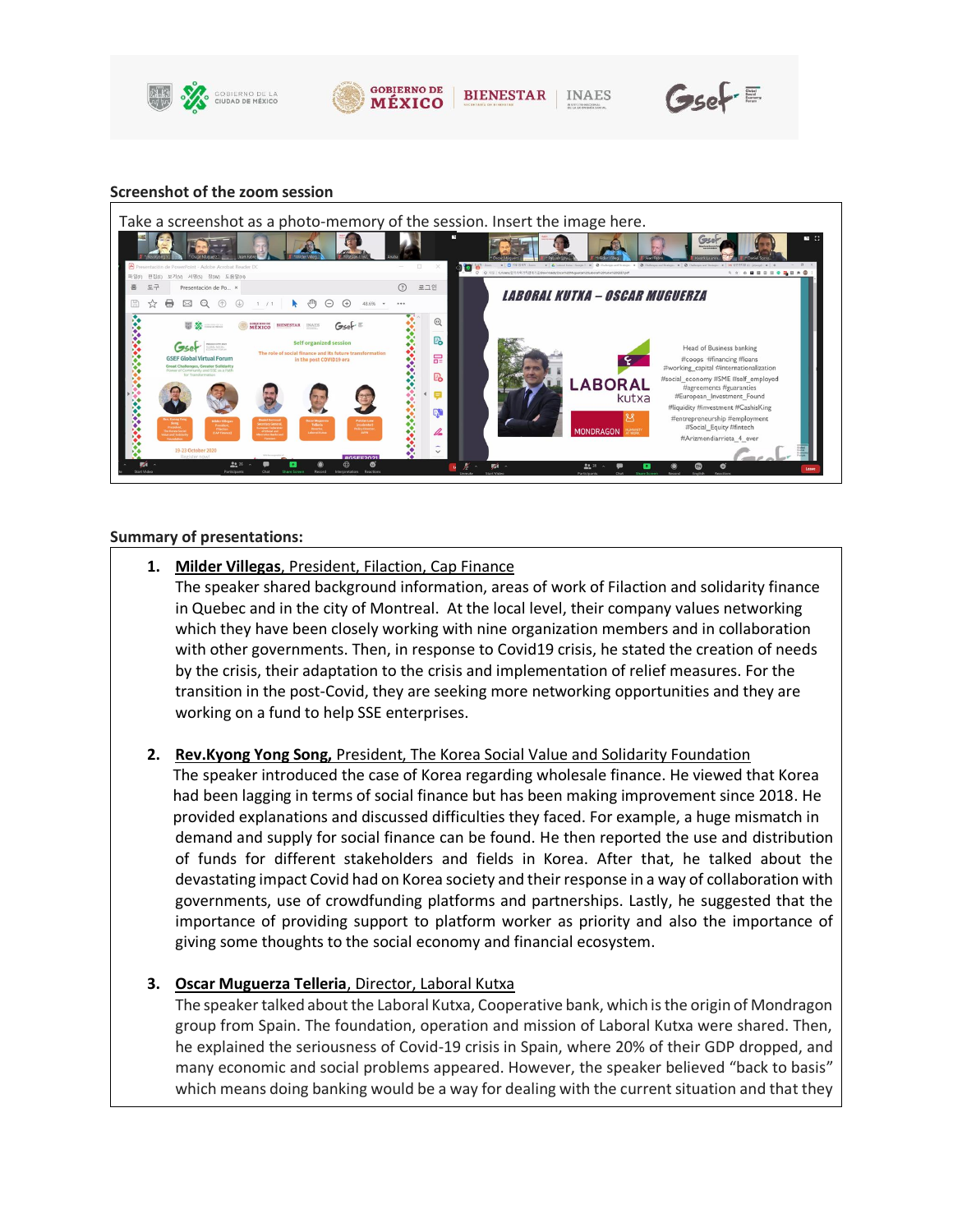





had to help people who in need of liquidity, in order to foster entrepreneurs and create new business.

4. **Daniel Sorrosal,** Secretary General, European Federation of Ethical and Alternative Banks The speaker gave the background information of Banca Etica, which is a cooperative bank rooted in Italy and founded European Federation of Ethical and Alternative Banks. He shared their success of the transformation from groups into networks. Then, he talked about his experience of loss of direction in the face of Covid-19 crisis at the beginning, and then the learning (for example, digitalization) and implementation of measures. He suggested that for transition in the post-Covid, the support should be long-term. They could work much closer to public administrations and regulators and spread the model.

### **Answers to the GUIDING QUESTION:**

How to transform the present and build a better future from the SSE? **/**

### **Relevant Questions and Answers from Audience:**

#### **Question 1: From Jean Fabre**

It is rather difficult to start a project in covid time. But life goes on and new initiatives cannot wait until Covid is over. Is it much different to support a startup now than before Covid ?

#### Answer: From Daniel Sorrosal

In response to Jean Fabre, I think investing in start-ups has not really stopped during the pandemic, as new concepts are needed, and new opportunities arise.

#### Answer: From Milder Villegas

There are some sectors where people are more eager to develop new business, in the case of Quebec, we are not that difficult in finding money for supporting startups.

#### Answer: From Rev.Kyong Yong Song

There is a slowdown in investment in startups, also for the general economy. We are in need of long term investment. And there are urgent demands of creating necessary infrastructure and policy. Maybe we could encourage more youth to startup businesses.

## **Question 2: From Patsian Low**

How do you decide the targeted group as priority? Do you think the support you are providing is comprehensive?

#### Answer: From Rev.Kyong Yong Song

We focus on platform workers because they are suffering and growing in number. They have no protection from the union and are in the blind spot. From past experience, I learnt about the linkage